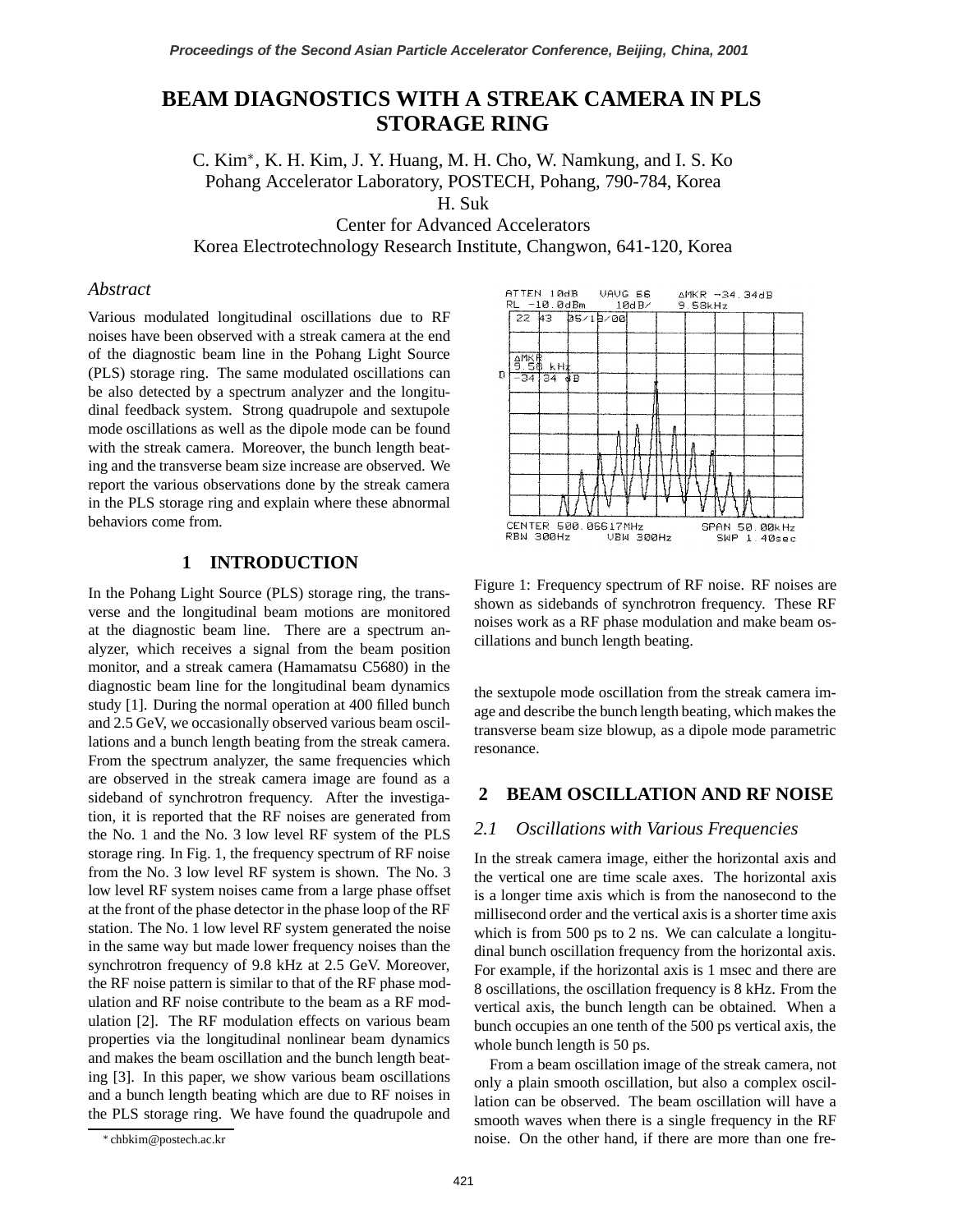

Figure 2: Sawtooth-like oscillation and FFT analysis result. In the streak camera image, the time scale of the horizontal axis is 1 ms and the vertical time scale means the bunch length. In the FFT analysis result, the horizontal axis is the frequency and the vertical axis is the amplitude. Frequencies of 4 kHz and 9 kHz are shown in the FFT analysis result.



quency in the RF noise, we can see more complex waves as shown in Fig. 2. To find what frequencies are in a beam oscillation, a spectrum analyzer can be used along with a streak camera. The beam oscillation is detected by a beam position monitor (BPM) and the BPM sends the beam oscillation signal to the spectrum analyzer. Thus, the spectrum analyzer can show a frequency spectrum of the beam oscillation. However, it is hard to take a picture of the streak image with a spectrum analyzer simultaneously. Thus, we get a frequency spectrum from a fast fourior transform (FFT) analysis of the streak camera image because there are frequency information of oscillation in the streak camera image. After a FFT analysis, a complex oscillation separated into several frequency peaks. In Fig. 2, which is a sawtooth-like oscillation case, there are a primary frequency 4 kHz with a big amplitude and 9 kHz frequency with a small amplitude on the side of the primary frequency. These frequencies make the sawtooth-like oscillation.

## *2.2 Quadrupole and Sextupole Mode Oscillation*

From streak camera images, we can observe a dipole mode oscillation and higher order mode oscillations as well. In Fig. 3, there are a dipole mode oscillation which makes a beam envelope oscillation and additional oscillations inside the beam envelope oscillation. This means that there are more than one frequency in the RF noise similar with the sawtooth-like oscillation case. However, this oscillation is different from the sawtooth-like oscillation because additional frequencies do not modulate the envelope oscillation to a different shape, but make another oscillations inside the envelope oscillation. One way to make this kind of oscillation is that the envelope oscillation frequency is closed to the synchrotron frequency and additional frequencies are harmonics of the envelope oscillation frequency. The first harmonic frequency makes a quadrupole mode oscillation

Figure 3: Quadrupole, sextupole mode oscillation images, and their FFT analysis results. In the quadrupole image of (a) and the sextupole image of (b), the time scale of the horizontal axis is 500  $\mu$ s and the vertical time scale which means the bunch length is same for two cases. From the FFT analysis result, 8 kHz and 16 kHz frequencies are shown in (b) and 8 kHz, 16 kHz, and 24 kHz frequencies are shown in (d).

and second harmonic frequency makes a sextupole mode oscillation, and so on. After the FFT analysis, 8 kHz and 16 kHz frequencies are observed in Fig. 3 (a). Frequencies of 8 kHz, 16 kHz, and 24 kHz are found in Fig. 3 (c). Here, Frequencies of 16 kHz and 24 kHz are the first and the second harmonics of the 8 kHz frequency. Thus, Fig. 3 (a) represents a quadrupole mode oscillation and Fig. 3 (c) is a sextupole mode oscillation. Note that the quadrupole and the sextupole oscillation amplitudes are relatively small and the vertical axis scale is a linear one in the FFT analysis results. When we transform the liner scale to the dB scale which is used in the spectrum analyzer, these amplitudes are considerably high.

If there is a dipole mode oscillation in a beam motion, the beam oscillates back and forth to the longitudinal direction. The bunch length does not changed and the length of the beam envelope remains constant. On the contrary, when there is a quadrupole mode oscillation, the bunch length are increased and decreased as time goes on. The total length of beam envelope will repeat a blowup and a shrink on the quadrupole mode oscillation frequency. In Fig. 3 (a), the total length of the envelope does not change and the quadrupole mode frequency of 16 kHz are appeared inside the dipole mode envelope oscillation. This is because there exists not only the quadrupole mode oscillation frequency but also the dipole mode oscillation frequency simultaneously in the frequency spectrum. Moreover, the amplitude of the dipole mode oscillation frequency is much big-